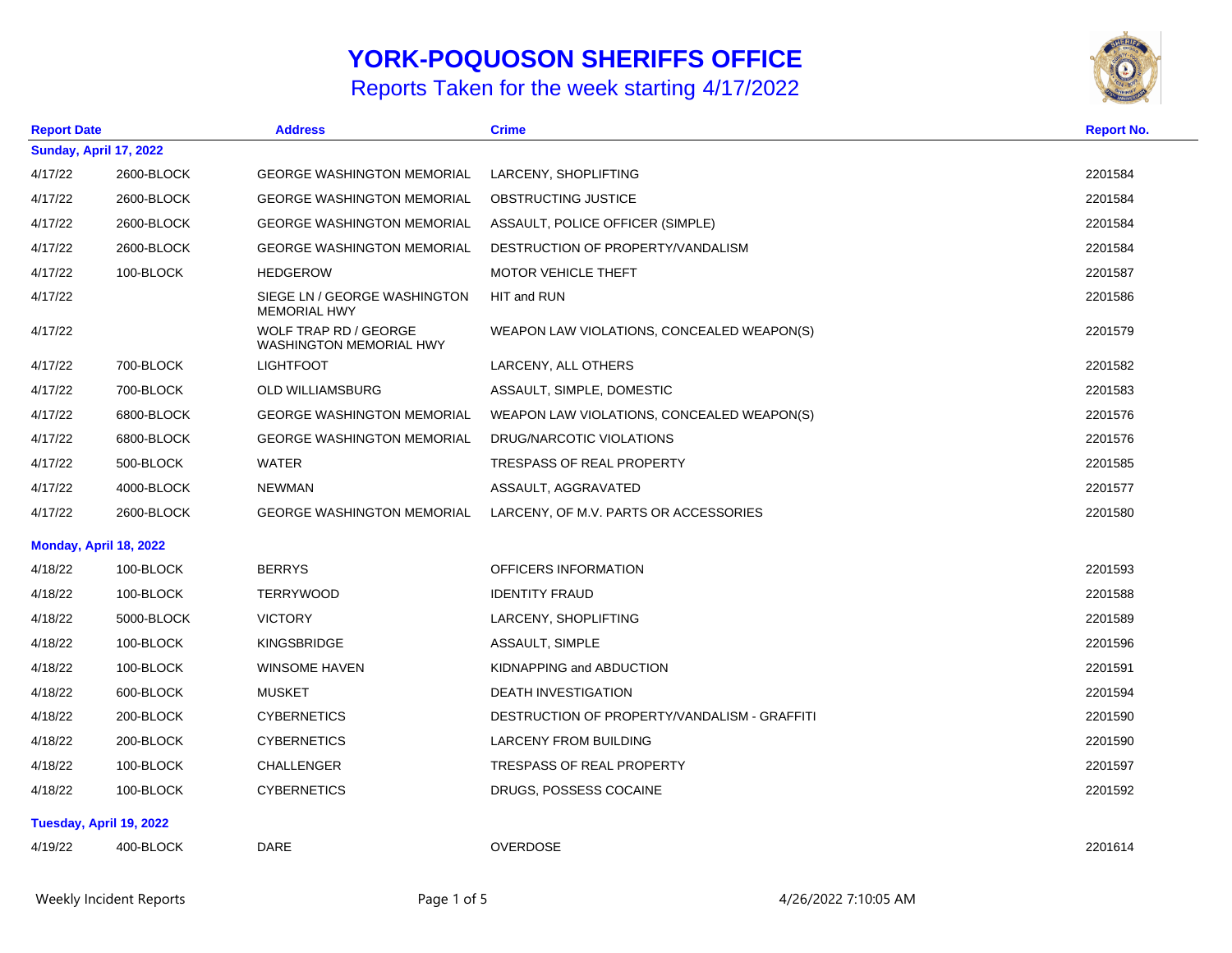| <b>Report Date</b><br><b>Address</b> |                           |                                                       | <b>Crime</b>                                  | <b>Report No.</b> |
|--------------------------------------|---------------------------|-------------------------------------------------------|-----------------------------------------------|-------------------|
| 4/19/22                              | 3900-BLOCK                | <b>BIG BETHEL</b>                                     | ASSAULT, SIMPLE                               | 2201615           |
| 4/19/22                              | 500-BLOCK                 | <b>HOLMES</b>                                         | FRAUD, ALL OTHERS                             | 2201611           |
| 4/19/22                              | 700-BLOCK                 | <b>PENNIMAN</b>                                       | OFFICERS INFORMATION                          | 2201602           |
| 4/19/22                              | 90-BLOCK                  | CHALLENGER                                            | INTIMIDATION//HARASSMENT                      | 2201606           |
| 4/19/22                              | 100-BLOCK                 | SANDERLING                                            | OFFICERS INFORMATION                          | 2201613           |
| 4/19/22                              | 700-BLOCK                 | ROCHAMBEAU                                            | RECOVERED VEHICLE - STOLEN OTHER JURISDICTION | 2201598           |
| 4/19/22                              | 4400-BLOCK                | <b>BIG BETHEL</b>                                     | <b>TRESPASS OF REAL PROPERTY</b>              | 2201609           |
| 4/19/22                              | 1100-BLOCK                | <b>SEAFORD</b>                                        | FAMILY OFFENSE, CHILD ABUSE                   | 2201608           |
| 4/19/22                              | 300-BLOCK                 | <b>GOODWIN NECK</b>                                   | PORNOGRAPHY/OBSCENE MATERIAL                  | 2201612           |
| 4/19/22                              | 200-BLOCK                 | HAMLET                                                | MOTOR VEHICLE THEFT                           | 2201599           |
| 4/19/22                              | 200-BLOCK                 | <b>HAMLET</b>                                         | CONTRIBUTING TO MINOR                         | 2201599           |
| 4/19/22                              | 200-BLOCK                 | <b>HAMLET</b>                                         | <b>CURFEW VIOLATION</b>                       | 2201599           |
| 4/19/22                              | 1500-BLOCK                | <b>KISKIACK</b>                                       | <b>IDENTITY THEFT</b>                         | 2201603           |
| 4/19/22                              | 400-BLOCK                 | <b>GRAFTON</b>                                        | OFFICERS INFORMATION                          | 2201607           |
|                                      | Wednesday, April 20, 2022 |                                                       |                                               |                   |
| 4/20/22                              | 100-BLOCK                 | <b>RHETTS</b>                                         | PORNOGRAPHY/OBSCENE MATERIAL                  | 2201629           |
| 4/20/22                              | 3900-BLOCK                | <b>GEORGE WASHINGTON MEMORIAL</b>                     | <b>LOST PROPERTY</b>                          | 2201624           |
| 4/20/22                              | 400-BLOCK                 | <b>WATER</b>                                          | <b>FOUND PROPERTY</b>                         | 2201622           |
| 4/20/22                              | 7600-BLOCK                | <b>GEORGE WASHINGTON MEMORIAL</b>                     | RECOVERED VEHICLE - STOLEN OTHER JURISDICTION | 2201623           |
| 4/20/22                              | 100-BLOCK                 | <b>BRIDGE</b>                                         | <b>LOST PROPERTY</b>                          | 2201620           |
| 4/20/22                              |                           | MERRIMAC TRL / RT 199 EB OFF TO<br><b>MERRIMAC WB</b> | <b>RECKLESS DRIVING</b>                       | 2201628           |
| 4/20/22                              | 6400-BLOCK                | <b>RICHMOND</b>                                       | HIT and RUN                                   | 2201626           |
| 4/20/22                              | 100-BLOCK                 | <b>WILSON</b>                                         | OBSCENE/THREATENING PHONE CALL                | 2201625           |
| 4/20/22                              | 700-BLOCK                 | ROCHAMBEAU                                            | LARCENY, ALL OTHERS                           | 2201619           |
| 4/20/22                              | 300-BLOCK                 | <b>BALLARD</b>                                        | INTIMIDATION//HARASSMENT                      | 2201618           |
| 4/20/22                              | 2600-BLOCK                | <b>GEORGE WASHINGTON MEMORIAL</b>                     | LARCENY, SHOPLIFTING                          | 2201621           |
| 4/20/22                              | 9300-BLOCK                | GEORGE WASHINGTON MEMORIAL                            | ALL OTHER REPORTABLE OFFENSES                 | 2201617           |
| 4/20/22                              | 8600-BLOCK                | <b>GEORGE WASHINGTON MEMORIAL</b>                     | DRUNK IN PUBLIC                               | 2201627           |
| 4/20/22                              | 100-BLOCK                 | PONSONBY                                              | LARCENY, ALL OTHERS                           | 2201616           |
| Thursday, April 21, 2022             |                           |                                                       |                                               |                   |
| 4/21/22                              | 400-BLOCK                 | <b>SAINT CLAIR</b>                                    | OFFICERS INFORMATION                          | 2201642           |
| 4/21/22                              | 11200-BLOCK               | <b>GEORGE WASHINGTON MEMORIAL</b>                     | THREATEN BODILY HARM                          | 2201634           |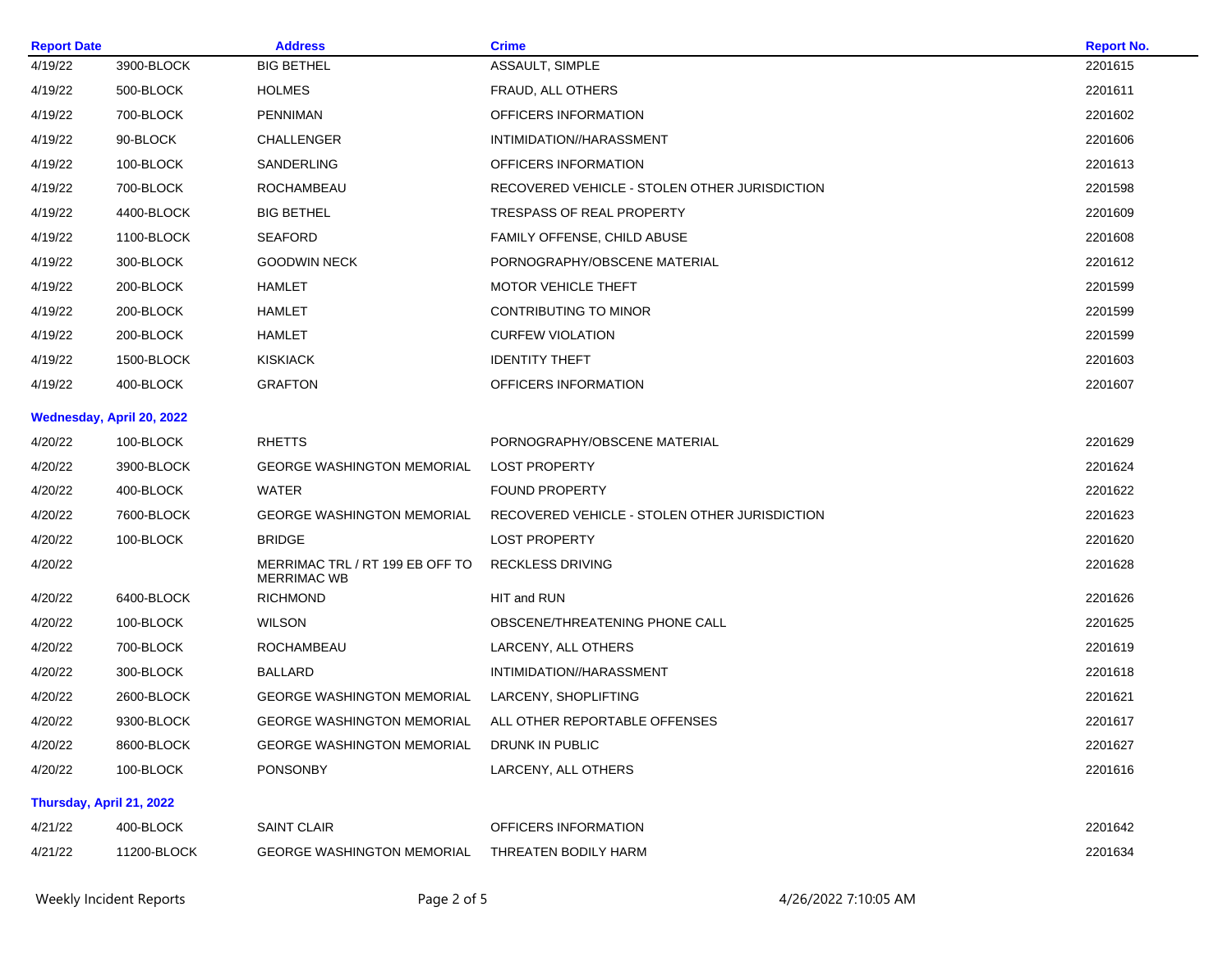| <b>Report Date</b>       |            | <b>Address</b>                                              | <b>Crime</b>                              | <b>Report No.</b> |
|--------------------------|------------|-------------------------------------------------------------|-------------------------------------------|-------------------|
| 4/21/22                  | 700-BLOCK  | <b>LIGHTFOOT</b>                                            | LARCENY, ALL OTHERS                       | 2201635           |
| 4/21/22                  | 400-BLOCK  | <b>BYPASS</b>                                               | DRUG/NARCOTIC VIOLATIONS                  | 2201644           |
| 4/21/22                  | 300-BLOCK  | GOODWIN NECK                                                | <b>FOUND PROPERTY</b>                     | 2201640           |
| 4/21/22                  | 200-BLOCK  | <b>WINGATE</b>                                              | FRAUD, ALL OTHERS                         | 2201638           |
| 4/21/22                  | 5400-BLOCK | <b>GEORGE WASHINGTON MEMORIAL</b>                           | ASSAULT, SIMPLE                           | 2201631           |
| 4/21/22                  | 2600-BLOCK | <b>GEORGE WASHINGTON MEMORIAL</b>                           | OFFICERS INFORMATION                      | 2201643           |
| 4/21/22                  | 400-BLOCK  | <b>BYPASS</b>                                               | ASSAULT, SIMPLE, DOMESTIC                 | 2201639           |
| 4/21/22                  | 400-BLOCK  | <b>BYPASS</b>                                               | KIDNAPPING and ABDUCTION                  | 2201639           |
| 4/21/22                  | 800-BLOCK  | <b>MERRIMAC</b>                                             | LARCENY, SHOPLIFTING                      | 2201641           |
| 4/21/22                  | 300-BLOCK  | <b>GOODWIN NECK</b>                                         | PORNOGRAPHY/OBSCENE MATERIAL              | 2201633           |
| 4/21/22                  | 4400-BLOCK | BIG BETHEL                                                  | ASSAULT, SIMPLE                           | 2201636           |
| Friday, April 22, 2022   |            |                                                             |                                           |                   |
| 4/22/22                  | 700-BLOCK  | ROCHAMBEAU                                                  | LARCENY, ALL OTHERS                       | 2201657           |
| 4/22/22                  | 200-BLOCK  | <b>CATTAIL</b>                                              | OBSTRUCTING JUSTICE                       | 2201658           |
| 4/22/22                  | 100-BLOCK  | TIMBER                                                      | <b>VERBAL DOMESTIC</b>                    | 2201645           |
| 4/22/22                  | 100-BLOCK  | LITTLE BAY                                                  | <b>BURGLARY, RESIDENTIAL</b>              | 2201659           |
| 4/22/22                  | 6400-BLOCK | <b>GEORGE WASHINGTON MEMORIAL</b>                           | FAMILY OFFENSE, NONVIOLENT, CHILD NEGLECT | 2201654           |
| 4/22/22                  | 100-BLOCK  | <b>SENTARA</b>                                              | <b>LARCENY FROM BUILDING</b>              | 2201655           |
| 4/22/22                  | 100-BLOCK  | GREENLAND                                                   | FRAUD, ALL OTHERS                         | 2201656           |
| 4/22/22                  | 200-BLOCK  | KINNAKEET                                                   | FRAUD-SCAMS                               | 2201648           |
| 4/22/22                  | 300-BLOCK  | <b>GOODWIN NECK</b>                                         | OFFICERS INFORMATION                      | 2201651           |
| 4/22/22                  | 2600-BLOCK | <b>GEORGE WASHINGTON MEMORIAL</b>                           | HIT and RUN                               | 2201652           |
| 4/22/22                  | 700-BLOCK  | OLD WILLIAMSBURG                                            | <b>RECKLESS DRIVING</b>                   | 2201646           |
| Saturday, April 23, 2022 |            |                                                             |                                           |                   |
| 4/23/22                  |            | <b>GEORGE WASHINGTON MEMORIAL</b><br>HWY / FORT EUSTIS BLVD | <b>RECKLESS DRIVING</b>                   | 2201661           |
| 4/23/22                  | 200-BLOCK  | <b>MARQUIS</b>                                              | HIT and RUN                               | 2201666           |
| 4/23/22                  | 5100-BLOCK | <b>GEORGE WASHINGTON MEMORIAL</b>                           | ASSAULT, SIMPLE                           | 2201664           |
| 4/23/22                  | 5200-BLOCK | <b>GEORGE WASHINGTON MEMORIAL</b>                           | LARCENY, SHOPLIFTING                      | 2201672           |
| 4/23/22                  | 100-BLOCK  | LITTLE BAY                                                  | <b>OBSTRUCTING JUSTICE</b>                | 2201662           |
| 4/23/22                  | 500-BLOCK  | <b>BYPASS</b>                                               | ASSAULT, SIMPLE                           | 2201674           |
| 4/23/22                  | 2600-BLOCK | <b>GEORGE WASHINGTON MEMORIAL</b>                           | HIT and RUN                               | 2201668           |
| 4/23/22                  |            | Fort Eustis Blvd / Richneck Rd                              | <b>RECKLESS DRIVING</b>                   | 2201660           |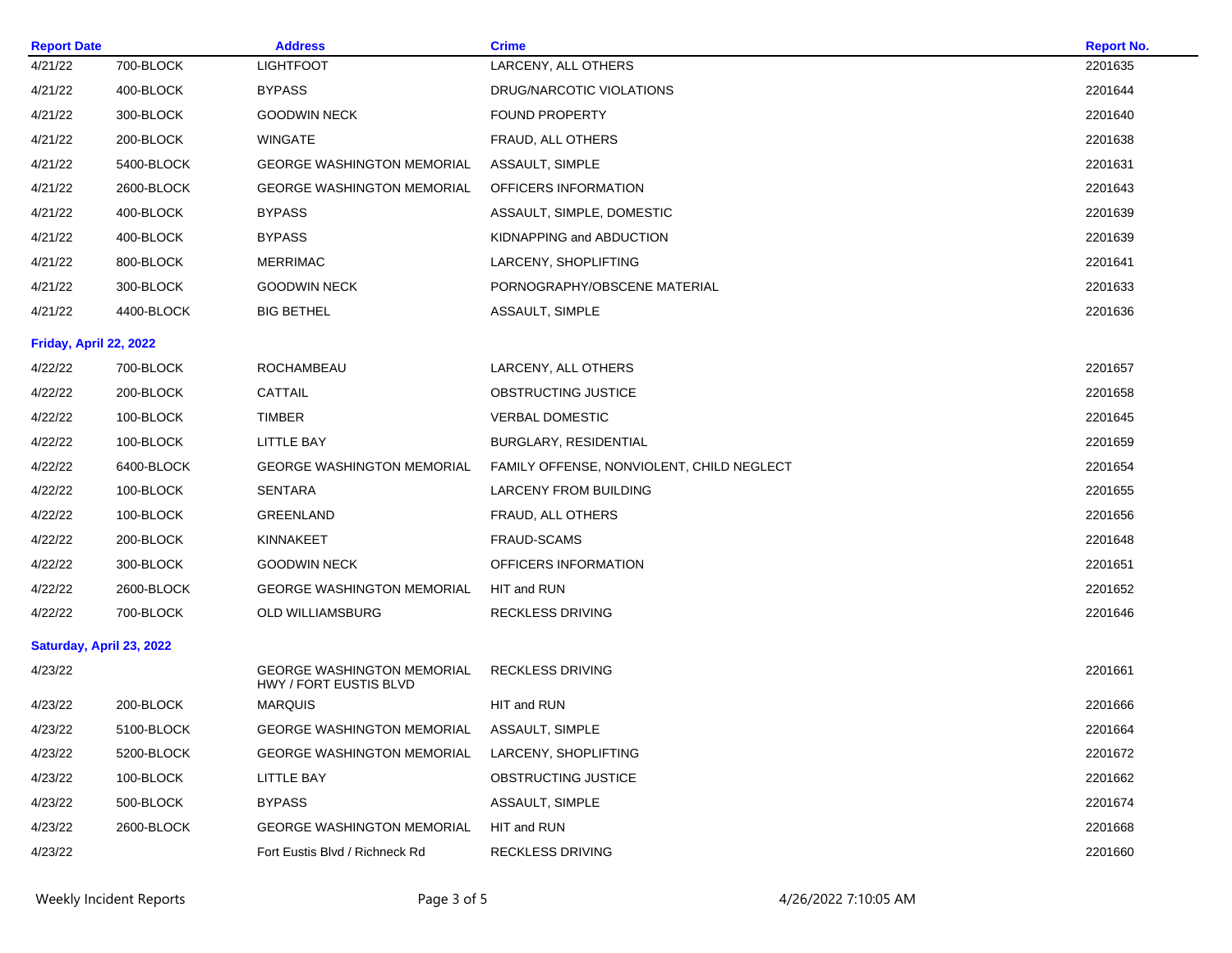| <b>Report Date</b>     |            | <b>Address</b>                                | <b>Crime</b>                         | <b>Report No.</b> |
|------------------------|------------|-----------------------------------------------|--------------------------------------|-------------------|
| 4/23/22                | 700-BLOCK  | ROCHAMBEAU                                    | ASSAULT, SIMPLE                      | 2201671           |
| 4/23/22                | 2600-BLOCK | <b>GEORGE WASHINGTON MEMORIAL</b>             | <b>LOST PROPERTY</b>                 | 2201673           |
| 4/23/22                | 600-BLOCK  | <b>PICCADILLY</b>                             | OFFICERS INFORMATION                 | 2201667           |
| 4/23/22                | 3600-BLOCK | PREAMBLE                                      | LARCENY FROM BUILDING                | 2201665           |
| 4/23/22                | 1400-BLOCK | <b>SHOWALTER</b>                              | EXTORTION/BLACKMAIL                  | 2201669           |
| Sunday, April 24, 2022 |            |                                               |                                      |                   |
| 4/24/22                | 200-BLOCK  | <b>WHITTAKERS</b>                             | ASSAULT, SIMPLE                      | 2201684           |
| 4/24/22                | 2800-BLOCK | <b>OLD WILLIAMSBURG</b>                       | DESTRUCTION OF PROPERTY/VANDALISM    | 2201676           |
| 4/24/22                | 2800-BLOCK | OLD WILLIAMSBURG                              | LARCENY, ALL OTHERS                  | 2201676           |
| 4/24/22                | 500-BLOCK  | <b>BYPASS</b>                                 | DISORDERLY CONDUCT                   | 2201688           |
| 4/24/22                | 500-BLOCK  | <b>HOLMES</b>                                 | <b>VERBAL DOMESTIC</b>               | 2201675           |
| 4/24/22                | 600-BLOCK  | YORK POINT                                    | DEATH INVESTIGATION - NATURAL CAUSES | 2201678           |
| 4/24/22                | 700-BLOCK  | <b>ROCHAMBEAU</b>                             | OFFICERS INFORMATION                 | 2201679           |
| 4/24/22                | 100-BLOCK  | <b>FOUNDRY</b>                                | OFFICERS INFORMATION                 | 2201686           |
| 4/24/22                | 700-BLOCK  | <b>LIGHTFOOT</b>                              | LARCENY,FROM MOTOR VEHICLE           | 2201680           |
| 4/24/22                | 700-BLOCK  | <b>KANAWAH</b>                                | DESTRUCTION OF PROPERTY/VANDALISM    | 2201677           |
| 4/24/22                | 100-BLOCK  | <b>BYPASS</b>                                 | DRUG/NARCOTIC VIOLATIONS             | 2201689           |
| 4/24/22                |            | SERVICE DR / GOODWIN NECK RD                  | <b>RECKLESS DRIVING</b>              | 2201683           |
| 4/24/22                | 100-BLOCK  | <b>BELLOWS</b>                                | OFFICERS INFORMATION                 | 2201687           |
| 4/24/22                | 400-BLOCK  | <b>BULIFANTS</b>                              | <b>LOST PROPERTY</b>                 | 2201690           |
| Monday, April 25, 2022 |            |                                               |                                      |                   |
| 4/25/22                | 700-BLOCK  | ROCHAMBEAU                                    | HIT and RUN                          | 2201697           |
| 4/25/22                | 2600-BLOCK | <b>GEORGE WASHINGTON MEMORIAL</b>             | LARCENY, SHOPLIFTING                 | 2201696           |
| 4/25/22                | 100-BLOCK  | <b>PRODUCTION</b>                             | FRAUD, ALL OTHERS                    | 2201698           |
| 4/25/22                |            | George Washington Memorial Hwy /<br>Greene Dr | <b>RECKLESS DRIVING</b>              | 2201699           |
| 4/25/22                | 8000-BLOCK | <b>GEORGE WASHINGTON MEMORIAL</b>             | OFFICERS INFORMATION                 | 2201705           |
| 4/25/22                |            | RICHMOND RD / MONTICELLO AVE                  | OFFICERS INFORMATION                 | 2201704           |
| 4/25/22                | 100-BLOCK  | <b>SHOREHAM</b>                               | TRESPASS OF REAL PROPERTY            | 2201700           |
| 4/25/22                | 4200-BLOCK | <b>GEORGE WASHINGTON MEMORIAL</b>             | <b>LARCENY.FROM MOTOR VEHICLE</b>    | 2201702           |
| 4/25/22                | 100-BLOCK  | <b>PRODUCTION</b>                             | LARCENY, FROM MOTOR VEHICLE          | 2201695           |
| 4/25/22                | 100-BLOCK  | <b>PRODUCTION</b>                             | TAMPER WITH AUTO (OFFICERS REPORT)   | 2201695           |
| 4/25/22                | 100-BLOCK  | AMBUSH                                        | ANNOYING PHONE CALLS                 | 2201693           |
|                        |            |                                               |                                      |                   |